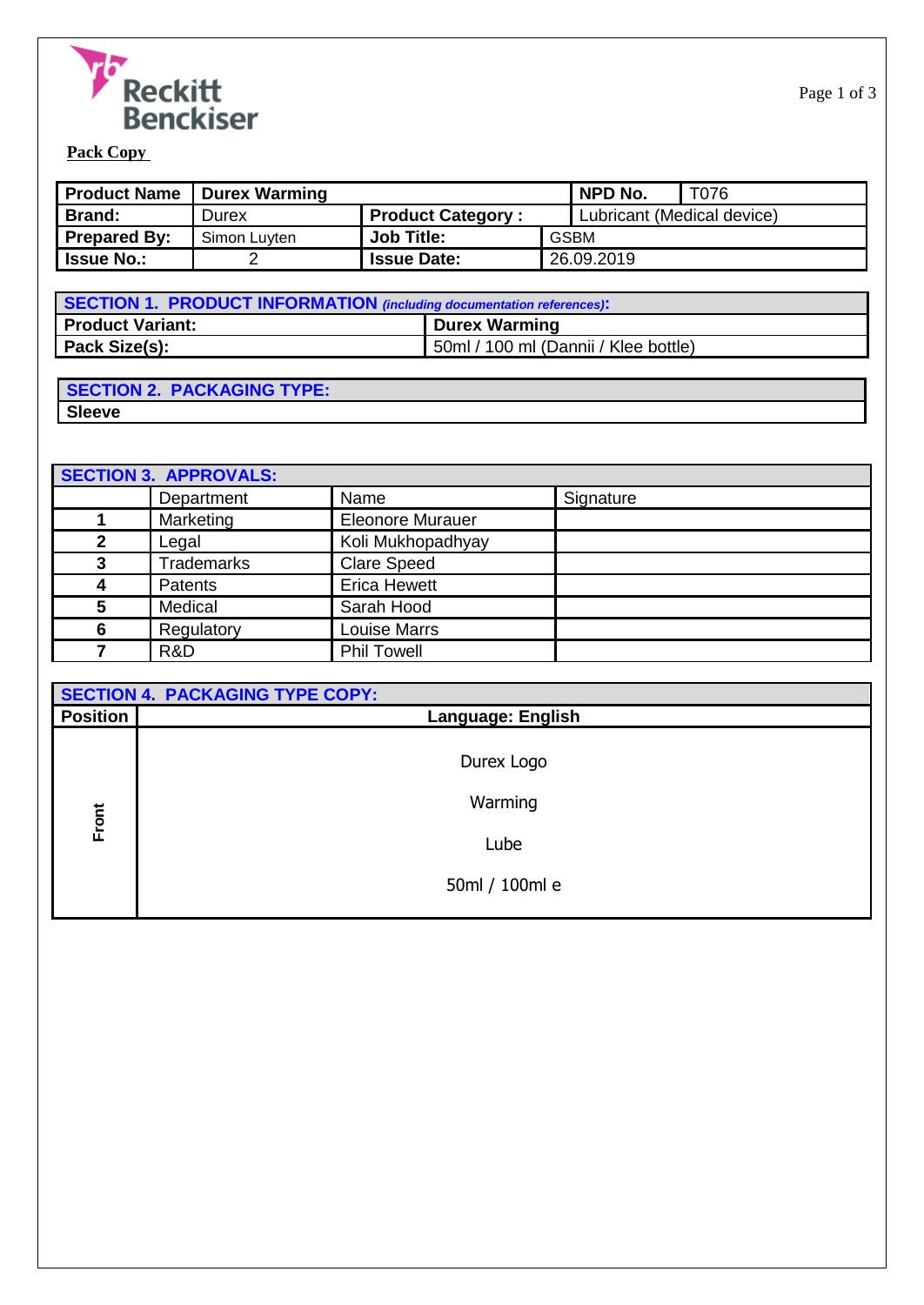

| <b>Pack Copy</b> |                                                                                                                                                                                                                                                                                                                                                                                    |  |  |
|------------------|------------------------------------------------------------------------------------------------------------------------------------------------------------------------------------------------------------------------------------------------------------------------------------------------------------------------------------------------------------------------------------|--|--|
|                  | SEX IS BETTER WITH LUBE                                                                                                                                                                                                                                                                                                                                                            |  |  |
|                  | Warming lube for a hot experience                                                                                                                                                                                                                                                                                                                                                  |  |  |
|                  | Before you get going<br>Good for vaginal, anal and oral sex. Can help with vaginal dryness. Fine to use with natural<br>rubber latex, polyisoprene & polyurethane condoms. Keep in a cool, dry place away from direct<br>sunlight. Use within 3 months of opening.                                                                                                                 |  |  |
|                  | <b>Easy to use</b><br>Flick cap open and squeeze gently to apply. If using with condom then just smooth over when<br>it's already on.                                                                                                                                                                                                                                              |  |  |
|                  | Just a few warnings<br>Use as directed. This is not a contraceptive, doesn't contain spermicide and may slow sperm<br>down. Avoid contact with eyes, broken skin or wounds. If you experience irritation stop use.<br>Consult your doctor if irritation continues, you experience persistent vaginal dryness, are<br>pregnant or breast-feeding. Keep out of the reach of children |  |  |
| <b>Back</b>      | Reckitt Benckiser Healthcare (UK) Ltd, Dansom Lane, Hull, HU8 7DS, UK                                                                                                                                                                                                                                                                                                              |  |  |
|                  | EC<br><b>REP</b><br>RB NL Brands B.V. Schiphol Blvd 207, 1118 BH Schiphol, NL                                                                                                                                                                                                                                                                                                      |  |  |
|                  | Rev [Date of issue or date of latest revision of IFU to be added]                                                                                                                                                                                                                                                                                                                  |  |  |
|                  | <b>Symbols</b><br>Barcode (85% magnification)<br>Durex Quality logo<br>CE 1639 (CE mark at least 5mm tall on final product, on Artwork to be 7mm)<br>Expiry date symbol<br>Lot number symbol                                                                                                                                                                                       |  |  |
|                  | Packaging Material identification mark for sleeve PET triangle with the number 1 inside<br>The MIM for the bottle will be embossed so no need to include it on the artwork.<br>Green Dot (only where local market registrations apply)                                                                                                                                             |  |  |
|                  | Certified under 93/42/EEC by SGS CE1639 to ease symptoms of vaginal dryness. Non-medical<br>uses have not been evaluated.                                                                                                                                                                                                                                                          |  |  |
|                  | <b>Optional (depending on country requirements)</b><br>Ingredients: Glycerin, Aqua, Propylene Glycol, Hydroxyethylcellulose, Benzoic Acid, Sodium<br>Saccharin, Sodium Hydroxide                                                                                                                                                                                                   |  |  |